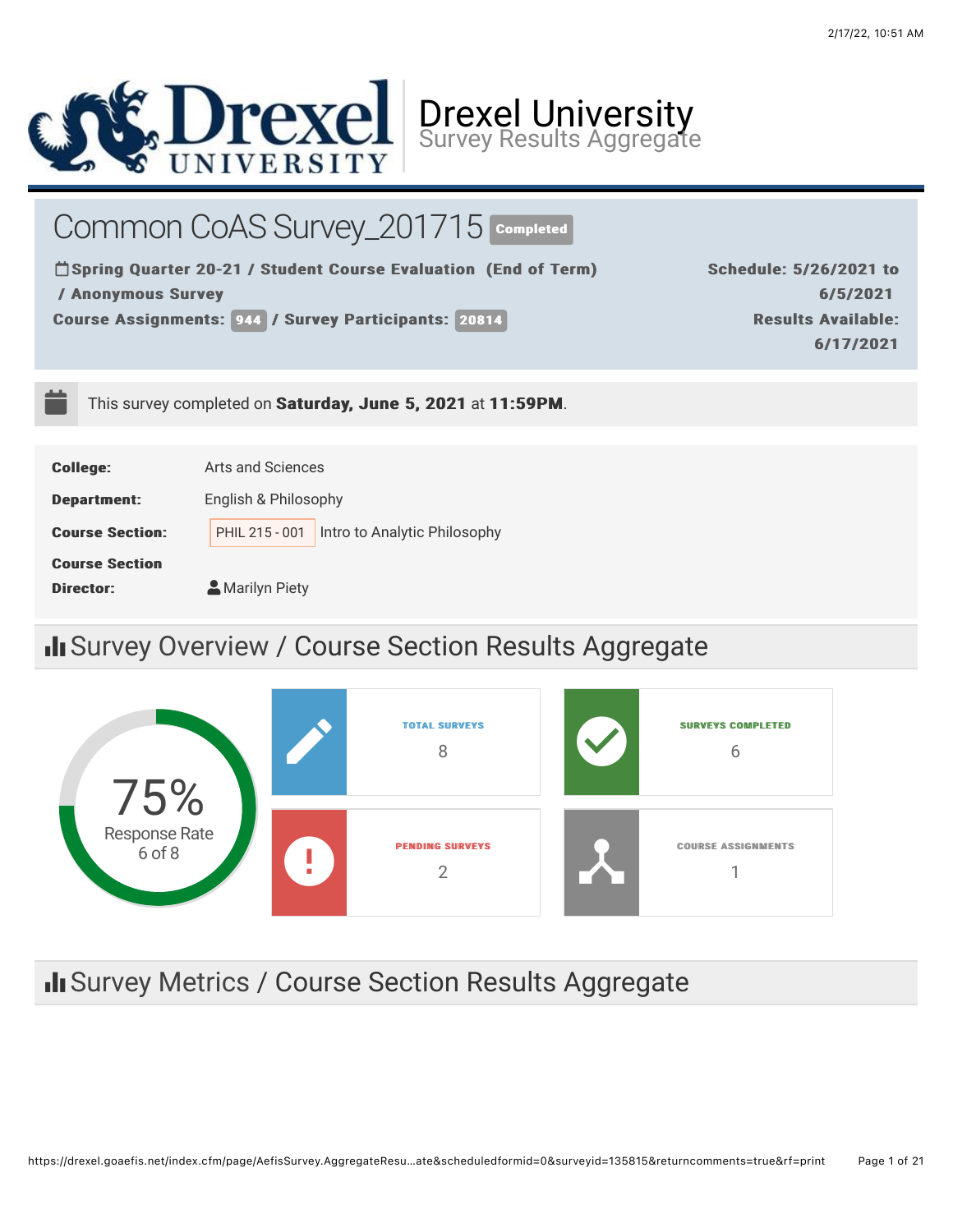

# Il Survey Data / Course Section Results Aggregate

#### **Instructions**

The faculty of the College of Arts & Sciences is committed to enhancing student learning by continuous improvement of our courses and our teaching. Your answers to the following questions will be used as part of the evaluation of the course and as part of the evaluation of this instructor. Your comments to the open-ended questions are particularly useful for course improvement, as were those given by students who took this course before you. Note that your answers to these questions are confidential. After final grades are submitted, results of this survey will be shared anonymously with the instructor and the Department Head. Thank you very much for your participation in this important process.

## About Yourself

11

I attended all class sessions (and related, required meetings). Or, if an online class, I participated in all class activities.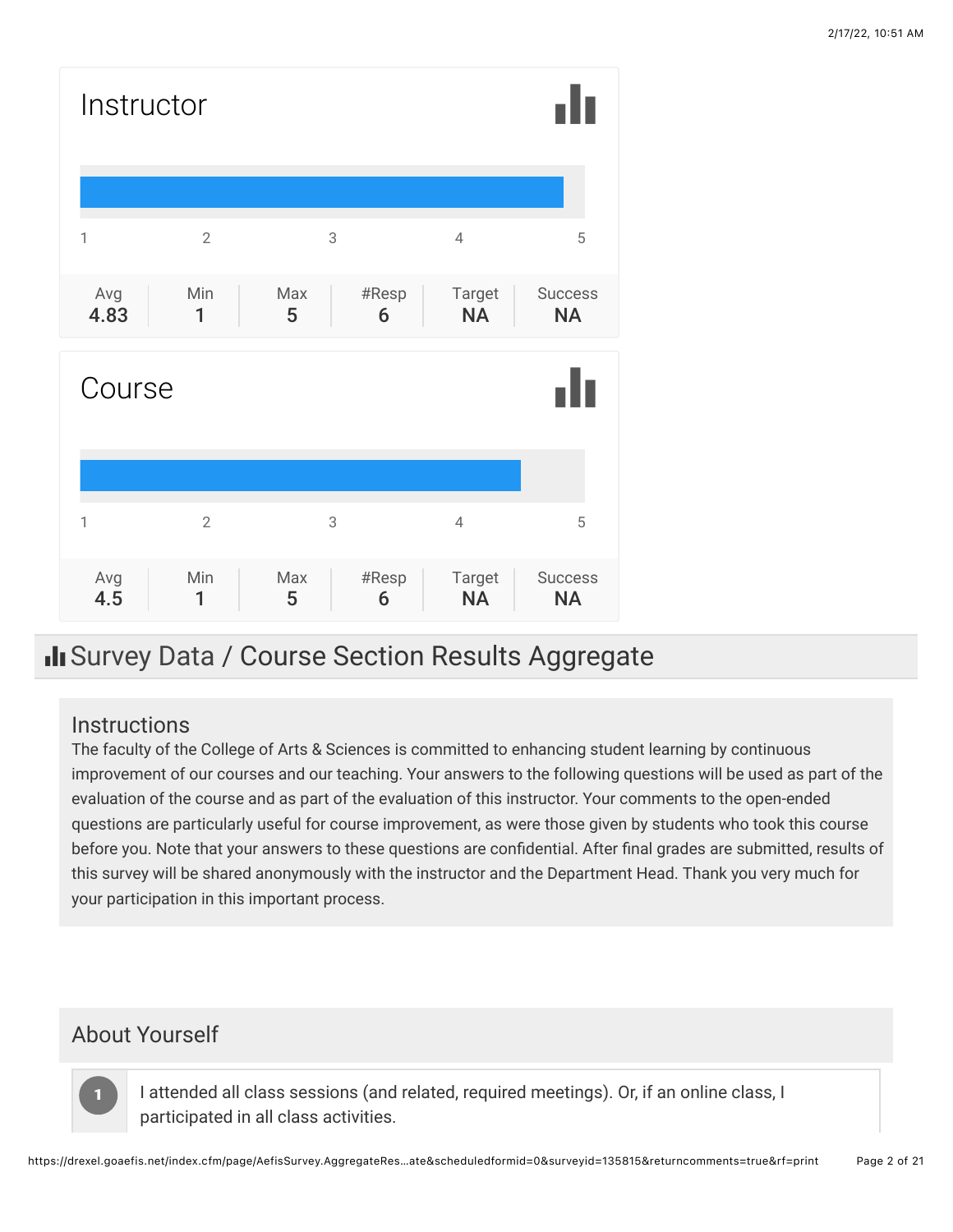(Multi-Choice, Single Answer)

|               | <b>Value Option</b>      | <b>Total</b> |
|---------------|--------------------------|--------------|
|               | No Answer                |              |
|               | <b>Strongly Disagree</b> |              |
| $\mathcal{P}$ | <b>Disagree</b>          |              |
| 3             | <b>Neutral</b>           |              |
|               | Agree                    |              |
| 5             | <b>Strongly Agree</b>    |              |



 $\boxed{2}$ 

I gave my best effort in this class.

(Multi-Choice, Single Answer)

|                | <b>Value Option</b>      | <b>Total</b>  |
|----------------|--------------------------|---------------|
| $\mathbf{I}$   | No Answer                |               |
| 1              | <b>Strongly Disagree</b> |               |
| $\overline{2}$ | <b>Disagree</b>          |               |
| 3              | <b>Neutral</b>           |               |
| 4              | Agree                    | 4             |
| 5              | <b>Strongly Agree</b>    | $\mathcal{P}$ |
|                |                          |               |
|                |                          | Average       |
|                |                          | 4.33          |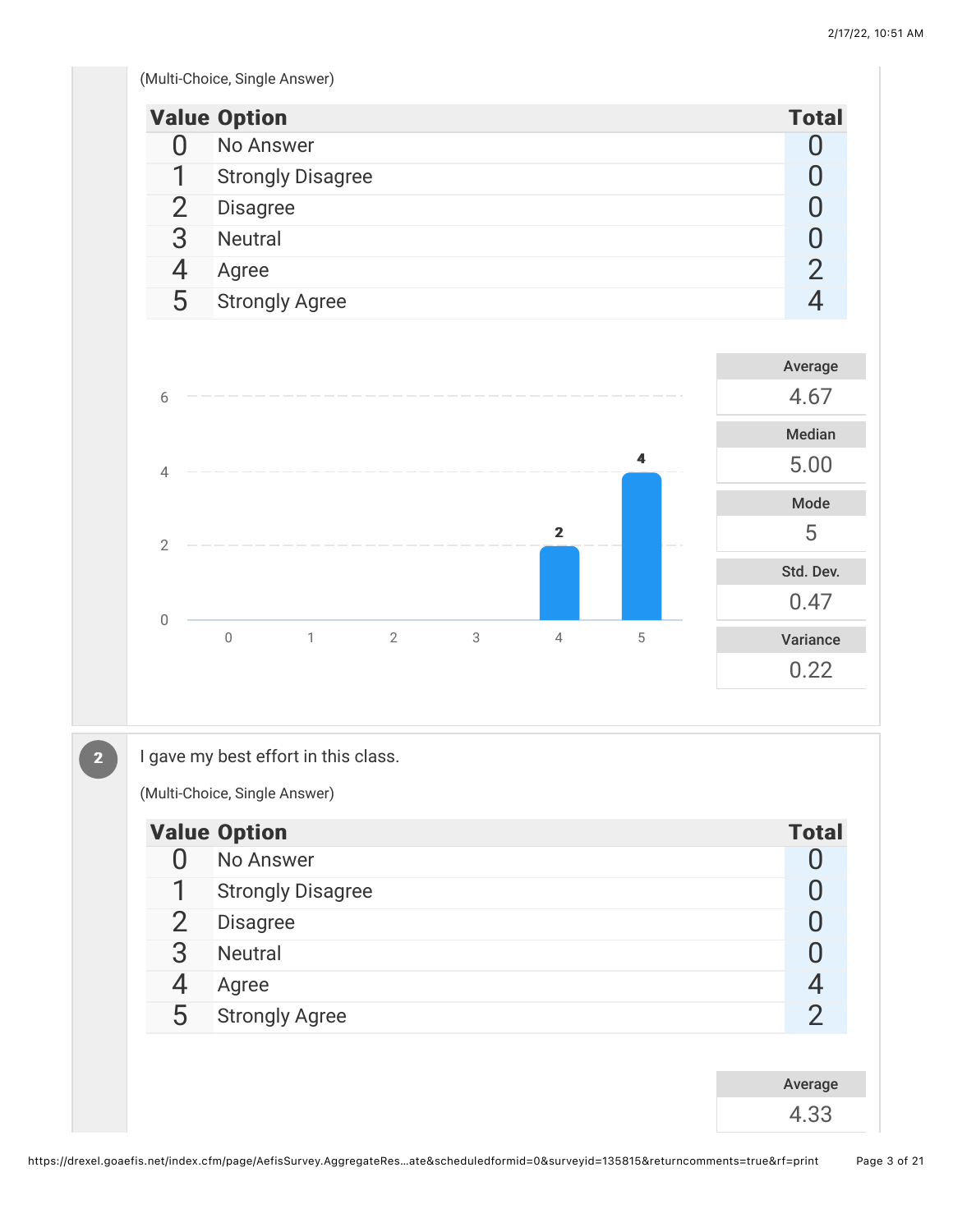

### About the Course

The course materials (assigned readings, multi-media material, textbook) directly contributed to my learning. (Multi-Choice, Single Answer) Value Option Total According to the United States of the United States of the United States of the United States of the United States of the United States of the United States of the United States of the United States of t 0 No Answer 0 20 No Answer 0 20 No Answer 0 20 No Answer 0 20 No Answer 0 20 No Answer 0 20 No Answer 0 20 No Answer 0 20 No Answer 0 20 No Answer 0 20 No Answer 0 20 No Answer 0 20 No Answer 0 20 No Answer 0 20 No Answer 1 Strongly Disagree **0** 0 end of the Disagree of the Disagree of the Disagree of the Disagree of the Disagree of the Disagree of the Disagree of the Disagree of the Disagree of the Disagree of the Disagree of the Disagree of the Disagree of the Dis 3 Neutral 0 4 Agree 1 and 1 and 1 and 1 and 1 and 1 and 1 and 1 and 1 and 1 and 1 and 1 and 1 and 1 and 1 and 1 and 1 and 1 5 Strongly Agree 5 Strongly Agree 5 Strongly Agree 5 Strongly Agree 5 Strongly Agree 5 Strongly Agree 5 Strongly Agree 5 Strongly Agree 5 Strongly Agree 5 Strongly Agree 5 Strongly Agree 5 Strongly Agree 5 Strongly Agree 5 Average 4.83 Median 5.00 Mode 5 33 11 55 0 1 2 3 4 5 0 2 4 6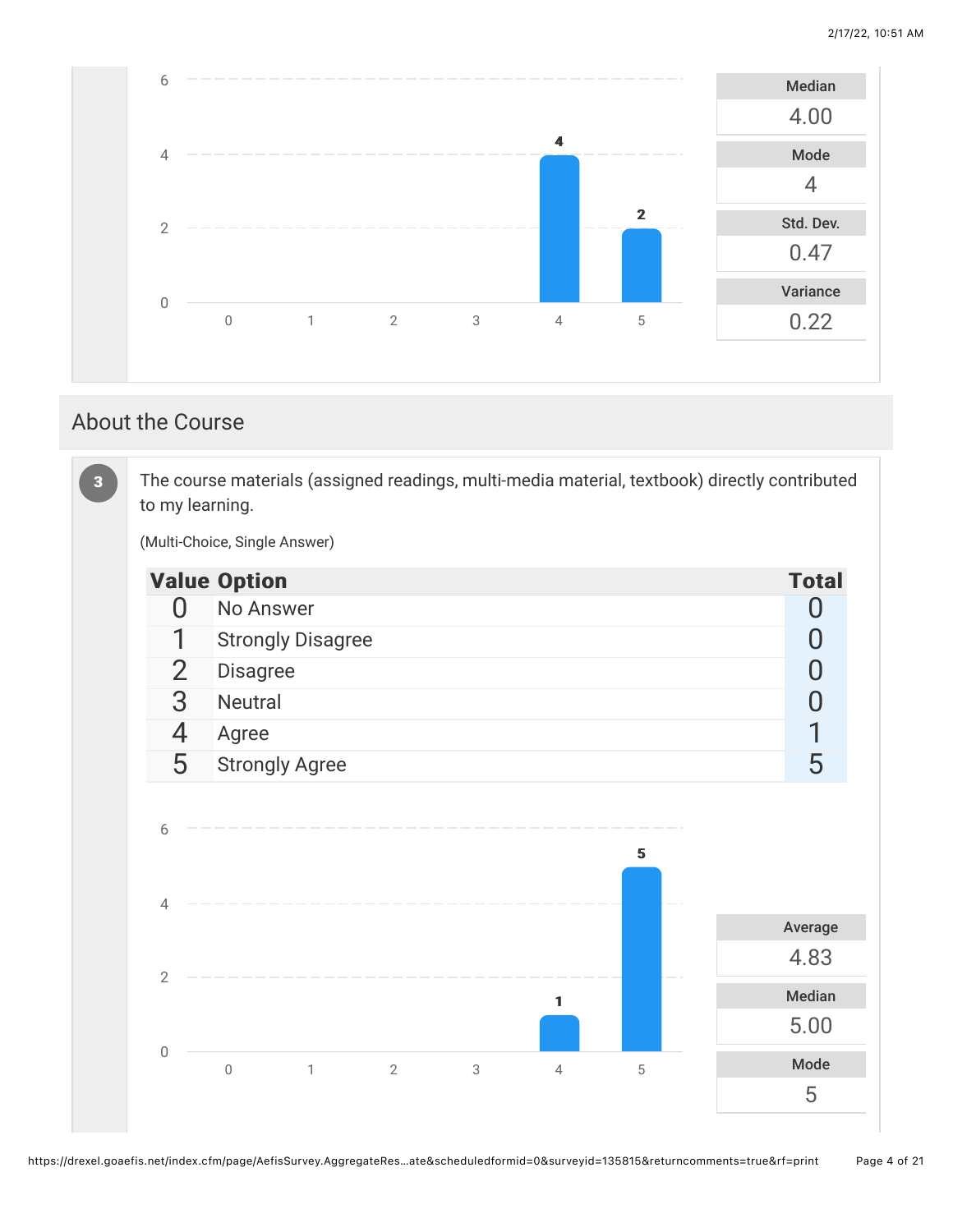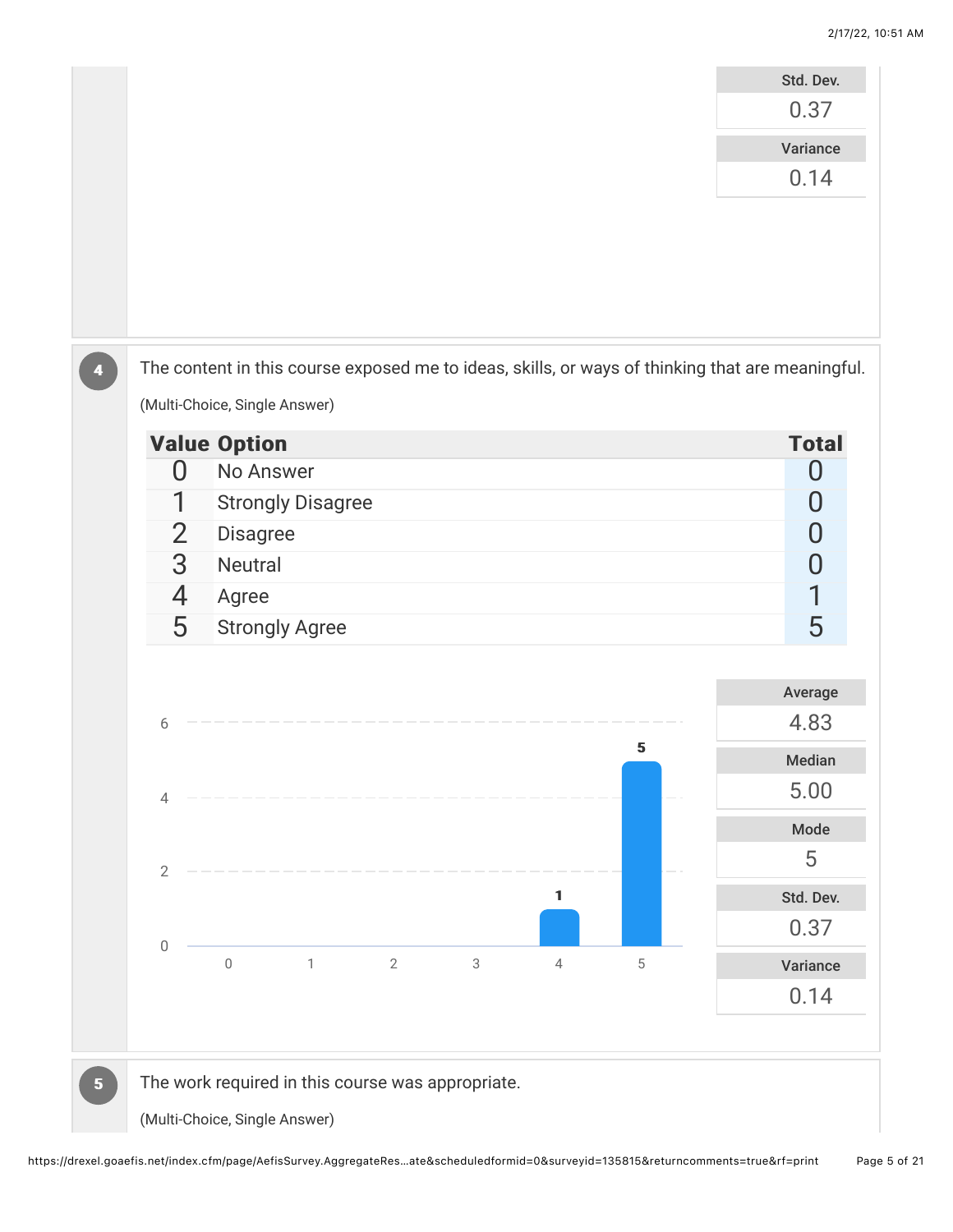|                |                | <b>Value Option</b>                                                    | <b>Total</b>   |
|----------------|----------------|------------------------------------------------------------------------|----------------|
|                | $\overline{0}$ | No Answer                                                              | 0              |
|                | 1              | <b>Strongly Disagree</b>                                               | 0              |
|                | $\overline{2}$ | <b>Disagree</b>                                                        | $\pmb{0}$      |
|                | 3              | Neutral                                                                | $\bf{0}$       |
|                | 4              | Agree                                                                  | $\overline{2}$ |
|                | 5              | <b>Strongly Agree</b>                                                  | $\overline{4}$ |
|                |                |                                                                        |                |
|                |                |                                                                        | Average        |
|                | 6              |                                                                        | 4.67           |
|                |                |                                                                        | Median         |
|                | $\sqrt{4}$     | 4                                                                      | 5.00           |
|                |                |                                                                        | Mode           |
|                | $\sqrt{2}$     | $\mathbf{2}$                                                           | 5              |
|                |                |                                                                        | Std. Dev.      |
|                |                |                                                                        | 0.47           |
|                | $\mathbf 0$    | $2\,$<br>3<br>$\mathbb O$<br>$\mathbf{1}$<br>$\sqrt{4}$<br>$\mathbf 5$ | Variance       |
|                |                |                                                                        | 0.22           |
|                |                |                                                                        |                |
|                |                |                                                                        |                |
| 6 <sup>1</sup> |                | Grading is clear and tied to key learning objectives.                  |                |
|                |                | (Multi-Choice, Single Answer)                                          |                |
|                |                | <b>Value Option</b>                                                    | <b>Total</b>   |
|                | $\overline{0}$ | No Answer                                                              | 0              |
|                | 1              | <b>Strongly Disagree</b>                                               | $\pmb{0}$      |
|                | $\overline{2}$ | Disagree                                                               | $\pmb{0}$      |
|                | 3              | Neutral                                                                | 1              |
|                | 4              | Agree                                                                  | $\frac{2}{3}$  |
|                | 5              | <b>Strongly Agree</b>                                                  |                |
|                |                |                                                                        |                |
|                |                |                                                                        | Average        |
|                |                |                                                                        | 4.33           |
|                |                |                                                                        | Median         |
|                |                |                                                                        |                |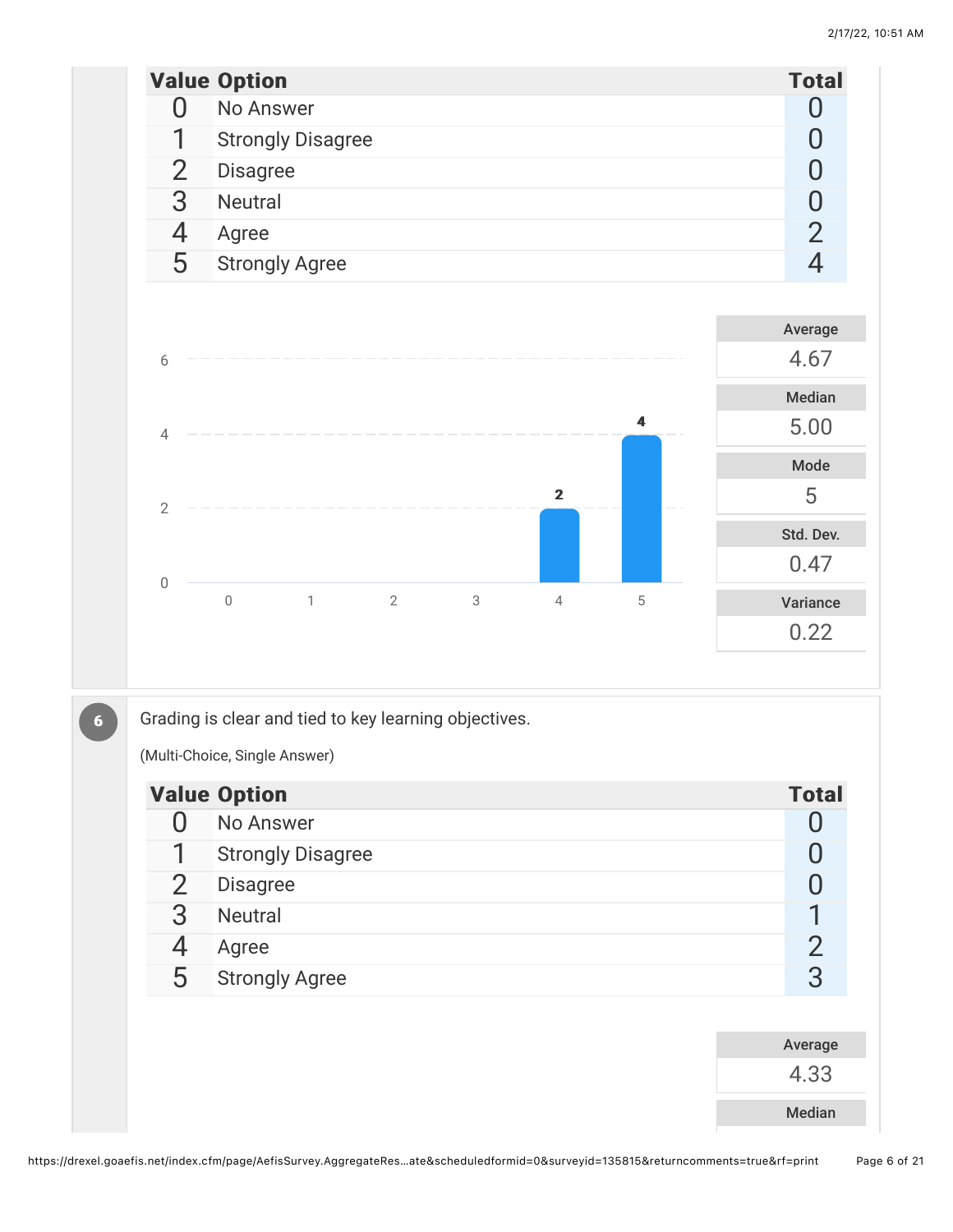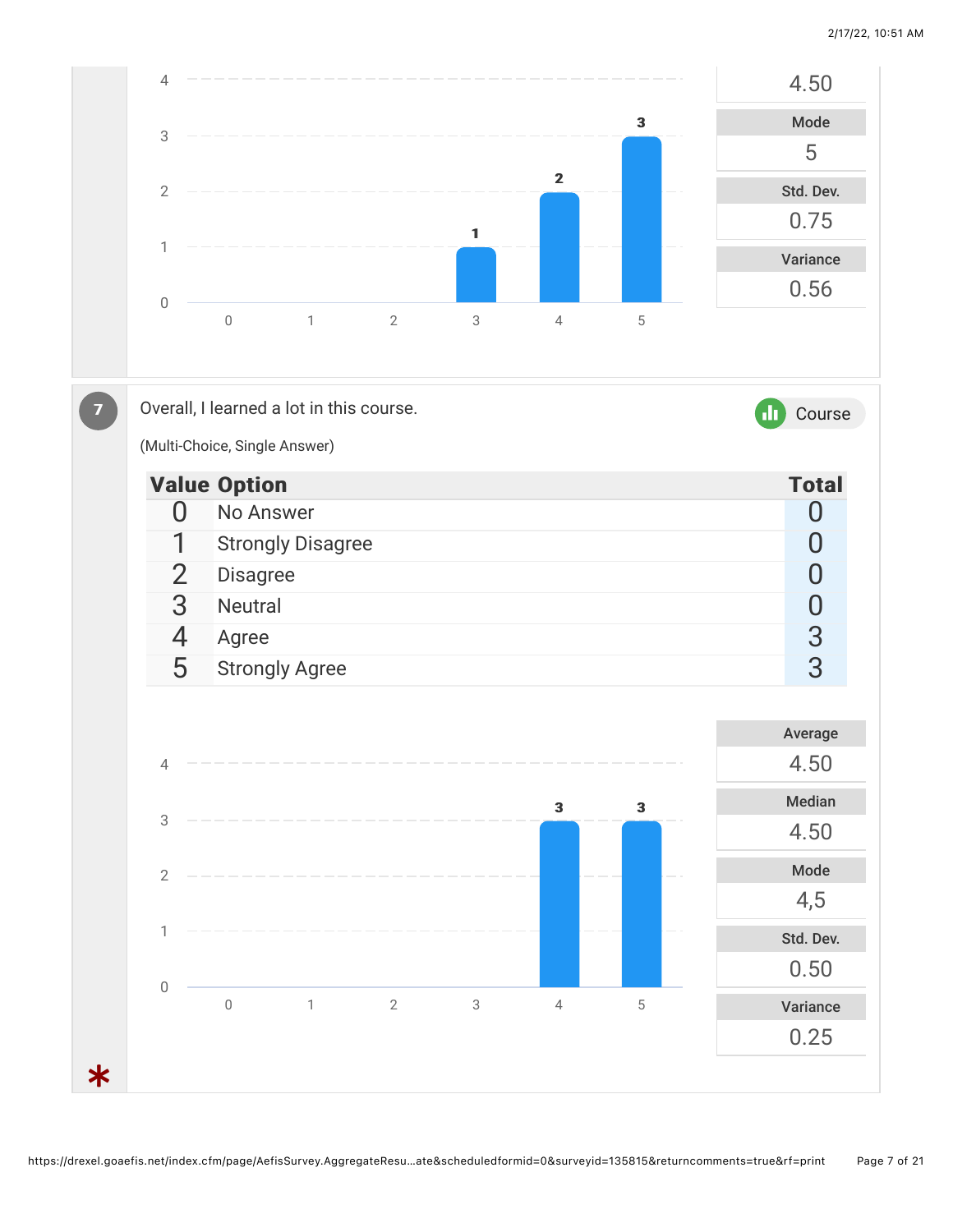underst

### Open-Ended

88

What were the most beneficial aspects of this course? (Please be specific)

(Text/Memo)

- The discussion-based classroom setting
- Reading through a \*small\* reading one at a time and discussing it. Readings that built directly on top of each other. Not having some timed test.
- The readings, they were very informative and really helped me understand the subject.
- Very eye opening and in depth class discussions.
- Bertrand Russell by far this modern philosopher is clear to understand out of any other philosophy classes.

| readings |  |
|----------|--|
|          |  |

What are your suggestions for improving this course? (Please be specific)

(Text/Memo)

99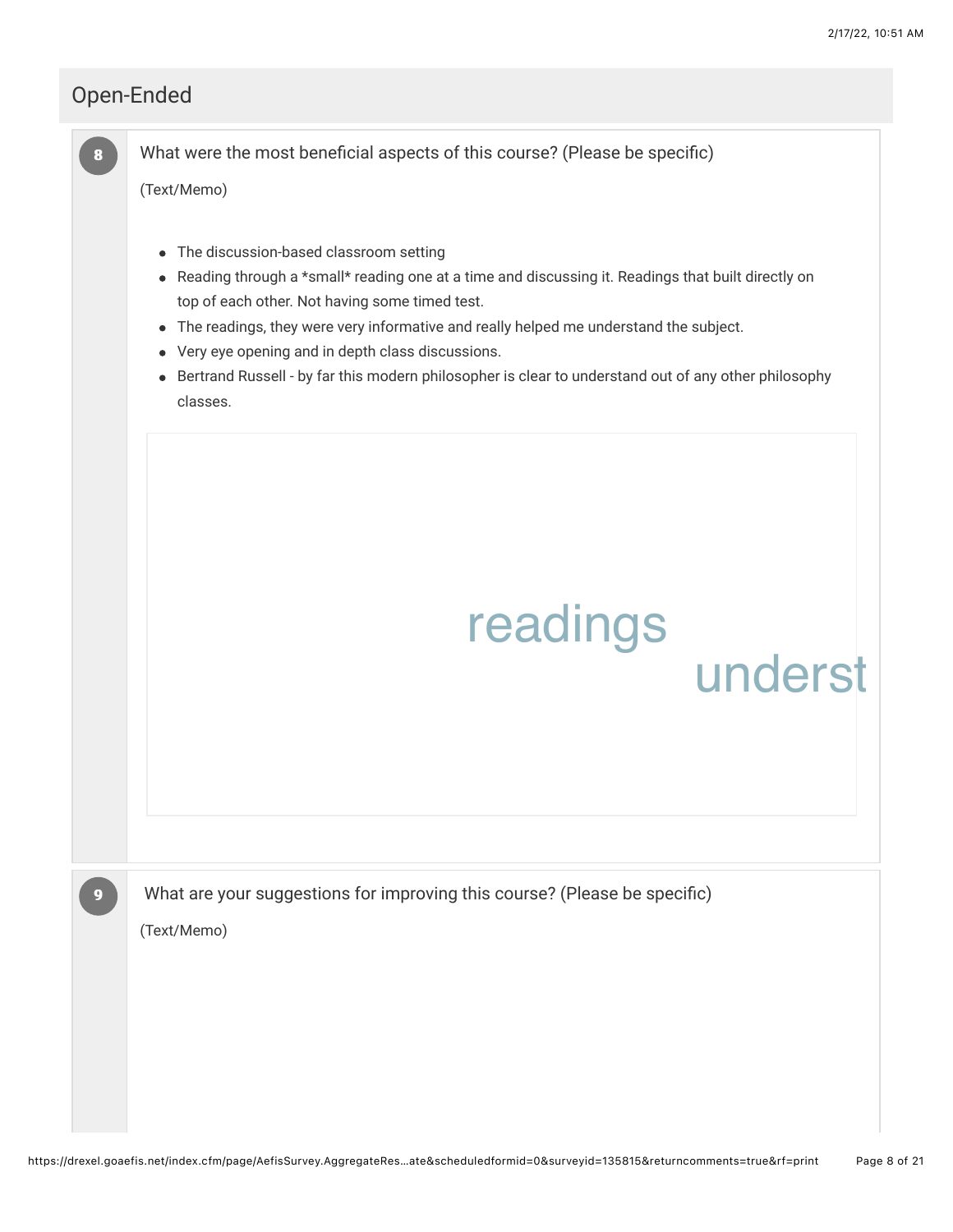- Nothing
- N/A
- Dont assign the journal entries to be due on a friday night. I managed to get almost all of the journal  $\bullet$ entries turned in, but there were some nights where I completely forgot due to being preoccupied with plans for the weekend, especially during the spring term, since I got distracted a few times by the beautiful weather and I wouldnt be near my computer.
- Consider delaying the due dates. Since journals are due A day after class, time to thoroughly prepare is not sufficient. Not a big fan of mandatory participation - often times there is just nothing meaningful to say about certain topics. In order to desperately get daily points, the class discussions goes off tracks not related to the content.



#### About the Instructor

The instructor generally showed up on time. Or, if an online class, the instructor made course materials available in a timely manner. (Multi-Choice, Single Answer) Value Option Total According to the Contract of Total Total Total Total Total Total Total Total Total Total Total Total Total Total Total Total Total Total Total Total Total Total Total Total Total Total Total Total Total  $\overline{0}$  No Answer  $\overline{0}$ 1 Strongly Disagree **0** 2 Disagree 0  $10$ 

3 Neutral 0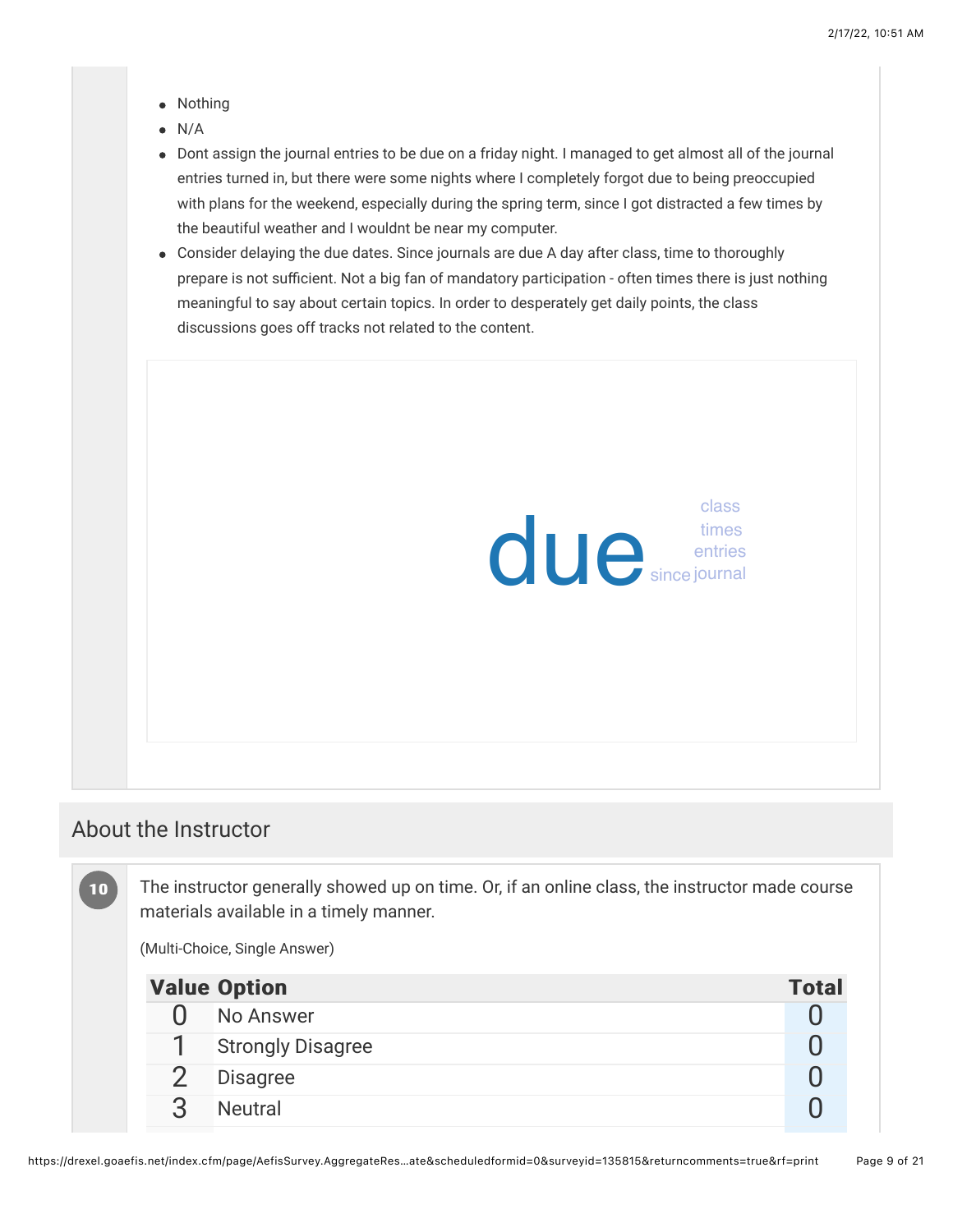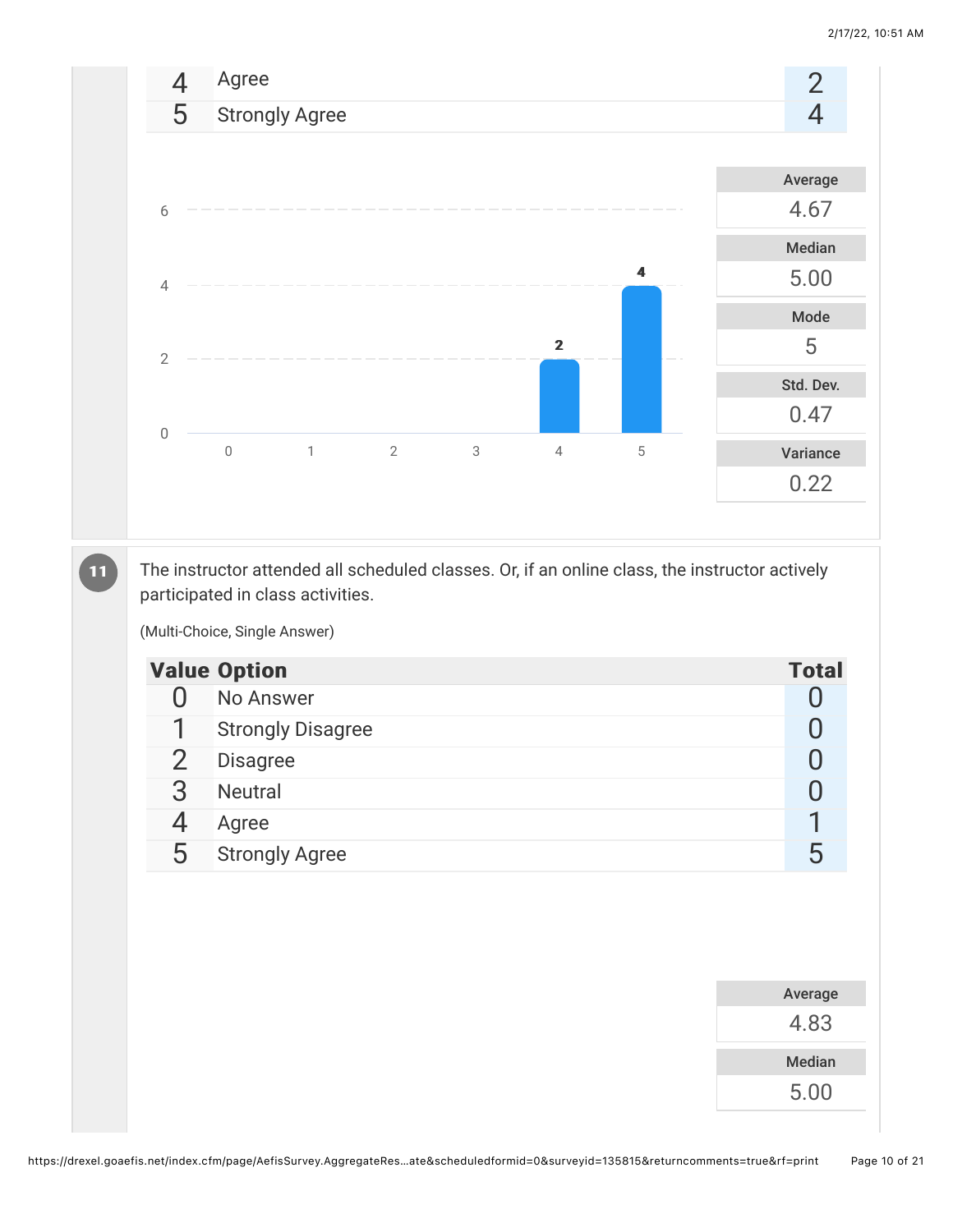

The instructor was well prepared for each class. Or, if an online class, the instructor was well prepared to teach the course.

(Multi-Choice, Single Answer)

 $12$ 

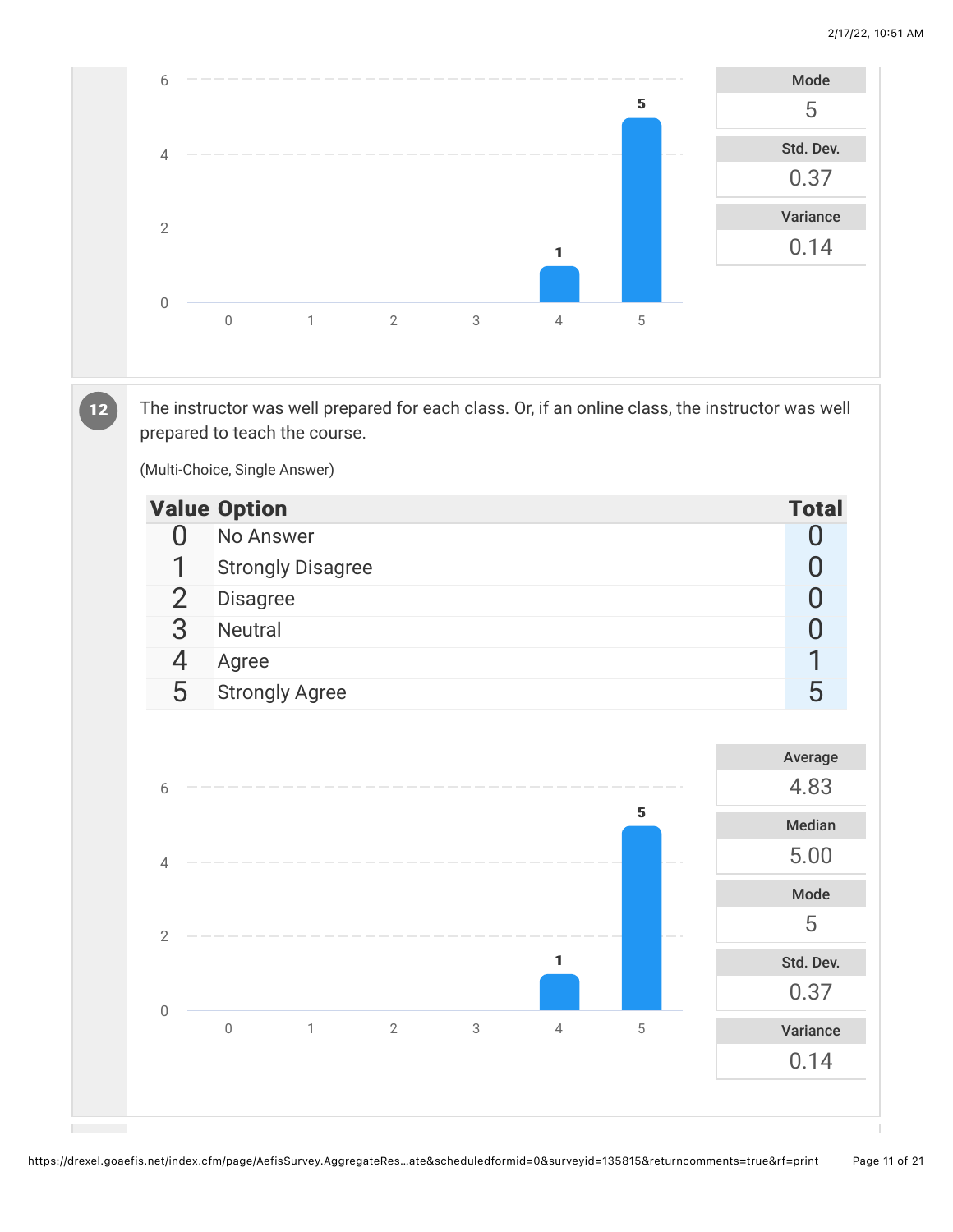#### The instructor was helpful when asked for assistance.

(Multi-Choice, Single Answer)

13

|                                                  | <b>Value Option</b>         |                |   |                         |                         | <b>Total</b>   |
|--------------------------------------------------|-----------------------------|----------------|---|-------------------------|-------------------------|----------------|
| $\Omega$                                         | No Answer                   |                |   |                         |                         | $\overline{0}$ |
| 1                                                | <b>Strongly Disagree</b>    |                |   |                         |                         | $\pmb{0}$      |
| $\overline{2}$                                   | Disagree                    |                |   |                         |                         | $\overline{0}$ |
| 3                                                | Neutral                     |                |   |                         |                         | $\overline{0}$ |
| $\overline{4}$                                   | Agree                       |                |   |                         |                         | $\overline{3}$ |
| 5                                                | <b>Strongly Agree</b>       |                |   |                         |                         | 3              |
|                                                  |                             |                |   |                         |                         | Average        |
| $\overline{4}$                                   |                             |                |   |                         |                         | 4.50           |
|                                                  |                             |                |   | $\overline{\mathbf{3}}$ |                         | Median         |
|                                                  |                             |                |   |                         | $\overline{\mathbf{3}}$ |                |
|                                                  |                             |                |   |                         |                         | 4.50           |
|                                                  |                             |                |   |                         |                         | Mode           |
|                                                  |                             |                |   |                         |                         | 4,5            |
| $\ensuremath{\mathsf{3}}$<br>$\overline{2}$<br>1 |                             |                |   |                         |                         | Std. Dev.      |
|                                                  |                             |                |   |                         |                         | 0.50           |
| $\mathbf 0$                                      | $\mathbf{1}$<br>$\mathbb O$ | $\overline{2}$ | 3 | $\overline{4}$          | 5                       | Variance       |

14

The instructor communicated ideas and information clearly and effectively.

(Multi-Choice, Single Answer)

|               | <b>Value Option</b>      | <b>Total</b> |
|---------------|--------------------------|--------------|
|               | No Answer                |              |
| 1             | <b>Strongly Disagree</b> |              |
| $\mathcal{P}$ | <b>Disagree</b>          |              |
| 3             | <b>Neutral</b>           |              |
|               | Agree                    |              |
| 5             | <b>Strongly Agree</b>    | 5            |
|               |                          |              |
|               |                          | Average      |

https://drexel.goaefis.net/index.cfm/page/AefisSurvey.AggregateRes…ate&scheduledformid=0&surveyid=135815&returncomments=true&rf=print Page 12 of 21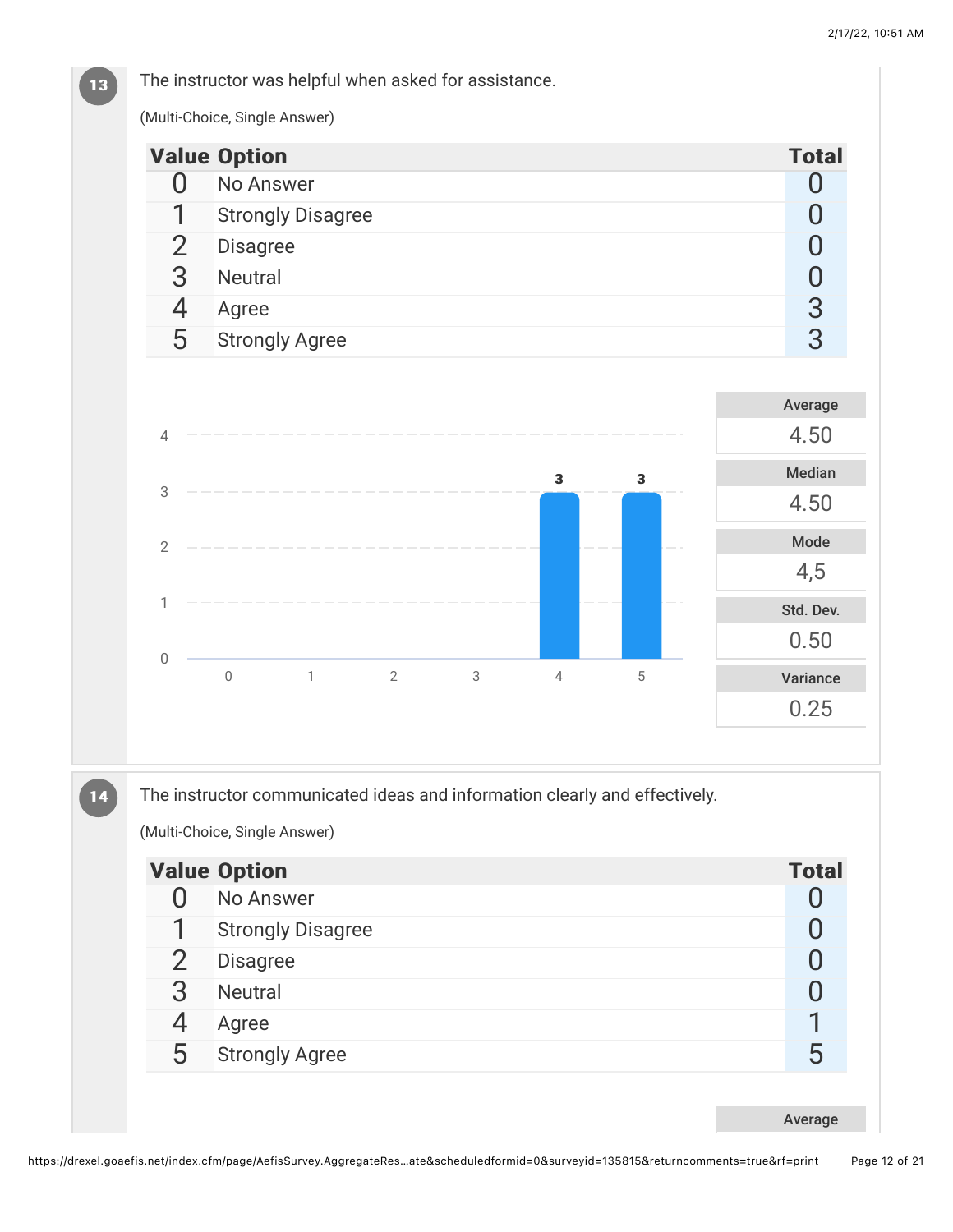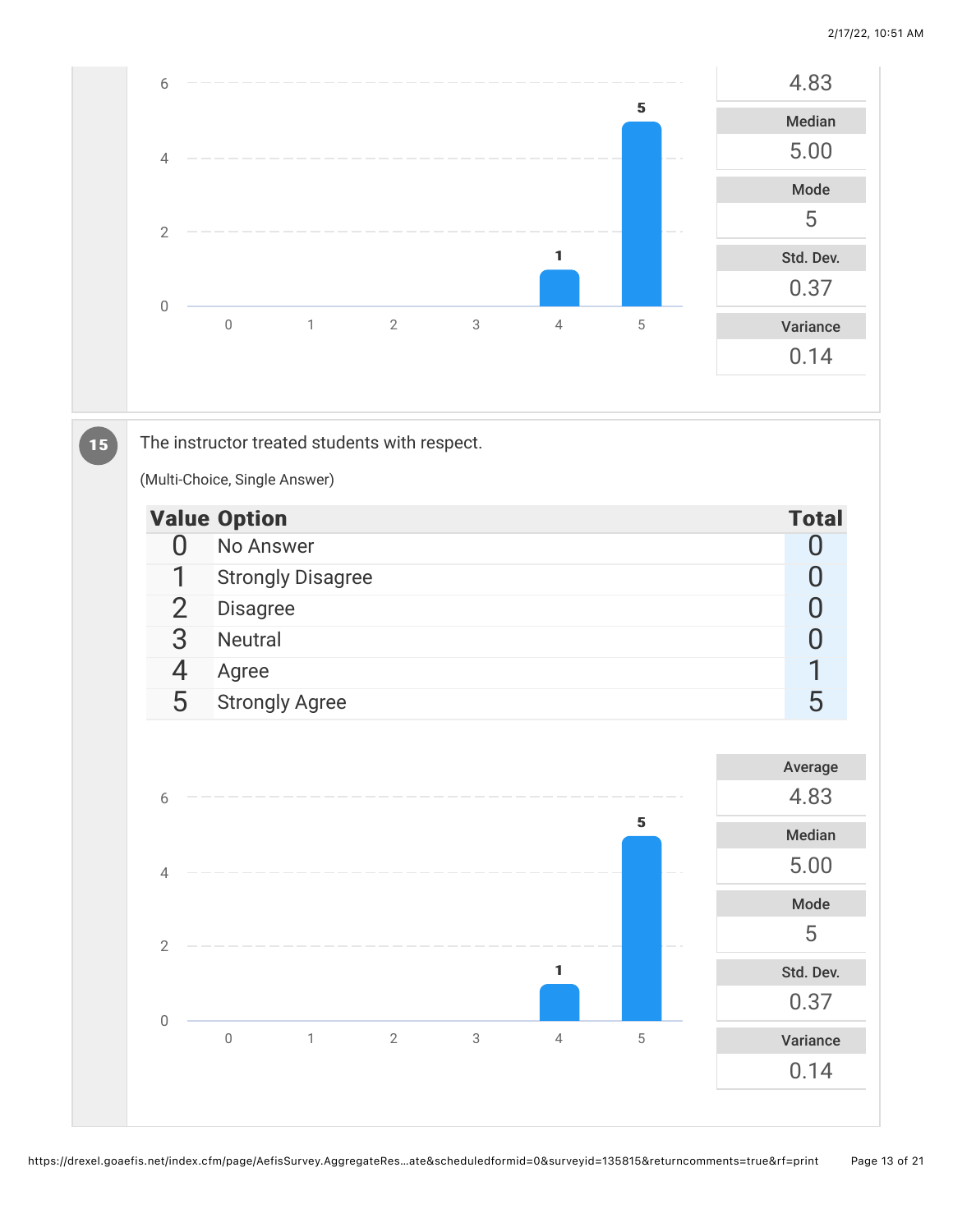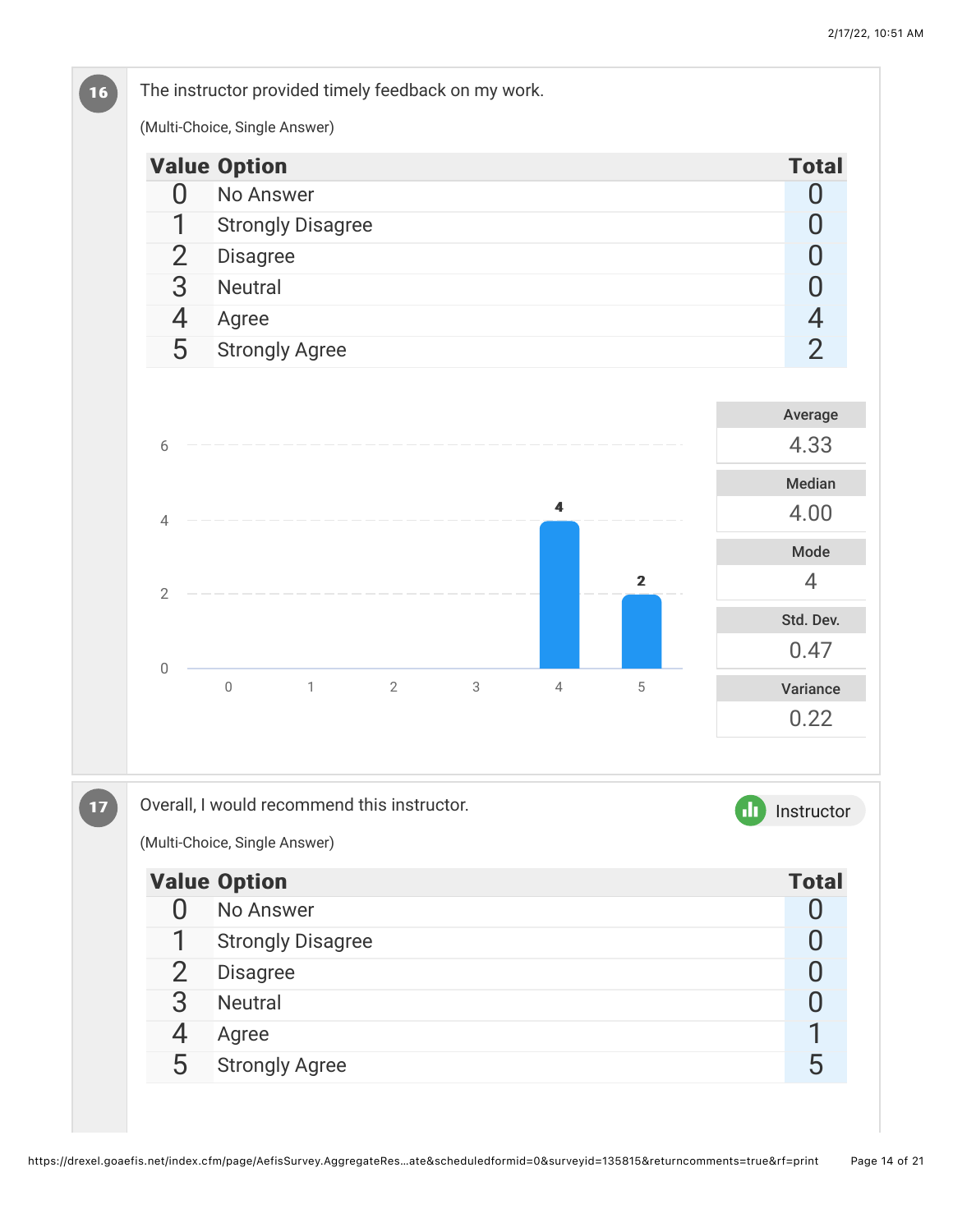

## Additional Questions

The following questions may apply to this course. If a question does not apply, please select "No Answer."

| (Multi-Choice, Single Answer)<br><b>Value Option</b><br>No Answer<br>0<br>1<br><b>Strongly Disagree</b><br>$\overline{2}$<br><b>Disagree</b><br>3<br><b>Neutral</b><br>4<br>Agree<br>5<br><b>Strongly Agree</b> |  |  | <b>Total</b><br>$\Omega$<br>$\overline{0}$<br>0 |
|-----------------------------------------------------------------------------------------------------------------------------------------------------------------------------------------------------------------|--|--|-------------------------------------------------|
|                                                                                                                                                                                                                 |  |  |                                                 |
|                                                                                                                                                                                                                 |  |  |                                                 |
|                                                                                                                                                                                                                 |  |  |                                                 |
|                                                                                                                                                                                                                 |  |  |                                                 |
|                                                                                                                                                                                                                 |  |  |                                                 |
|                                                                                                                                                                                                                 |  |  | $\bf{0}$                                        |
|                                                                                                                                                                                                                 |  |  | $\frac{3}{3}$                                   |
|                                                                                                                                                                                                                 |  |  |                                                 |
|                                                                                                                                                                                                                 |  |  |                                                 |
|                                                                                                                                                                                                                 |  |  |                                                 |
|                                                                                                                                                                                                                 |  |  |                                                 |
|                                                                                                                                                                                                                 |  |  |                                                 |
|                                                                                                                                                                                                                 |  |  | Average                                         |
|                                                                                                                                                                                                                 |  |  | 4.50                                            |
|                                                                                                                                                                                                                 |  |  | Median                                          |
|                                                                                                                                                                                                                 |  |  | 4.50                                            |
|                                                                                                                                                                                                                 |  |  |                                                 |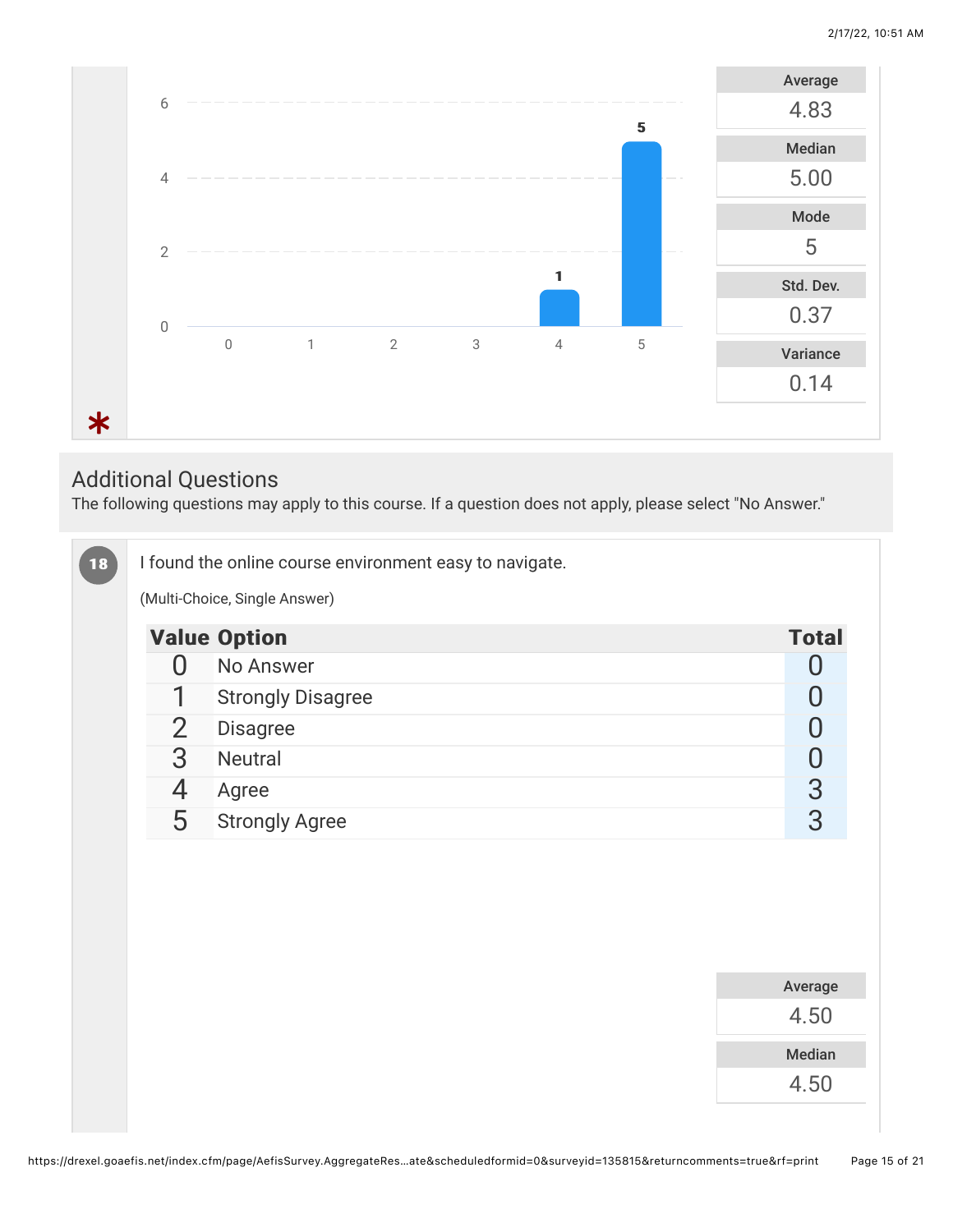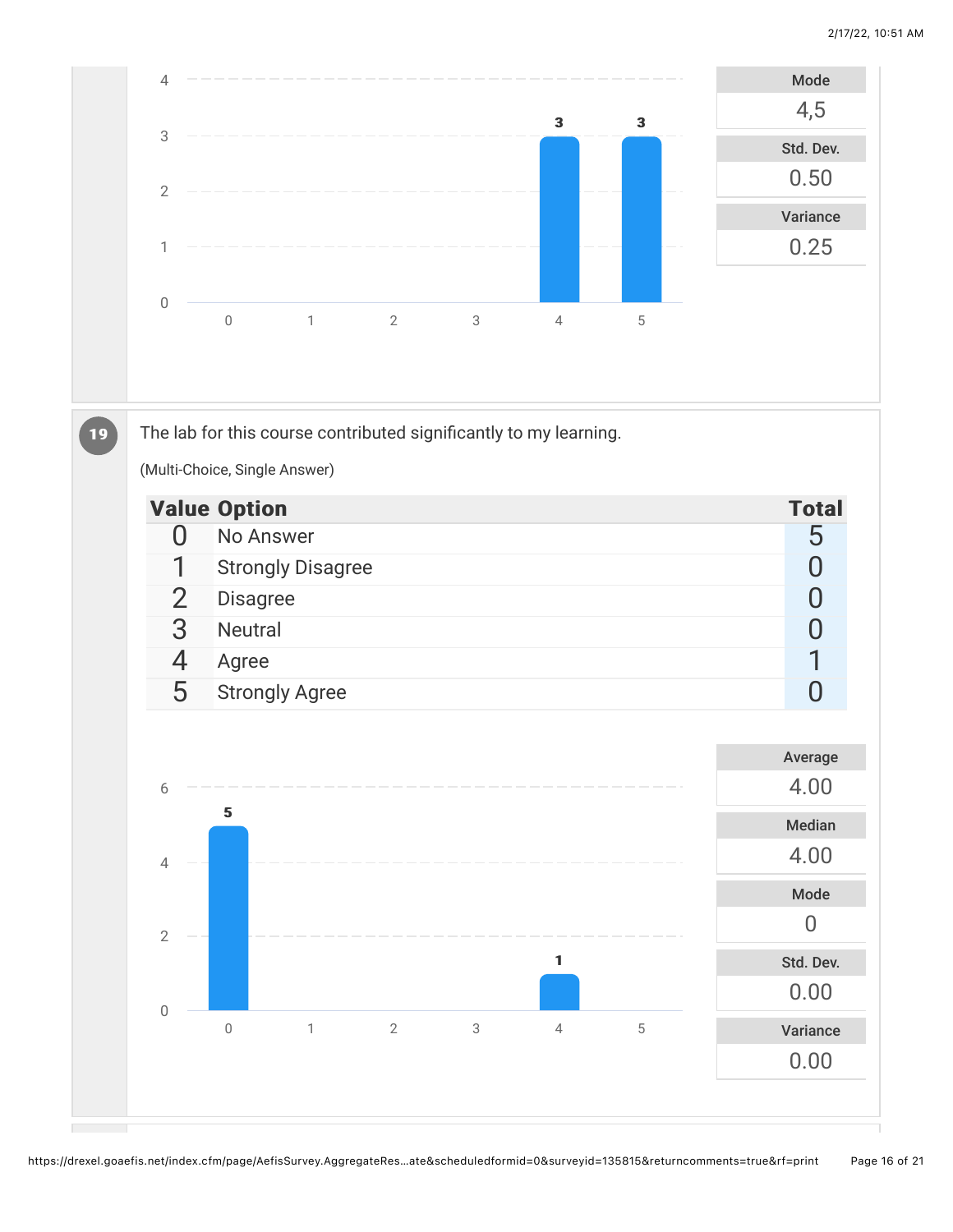

### Course Learning Outcomes



**20**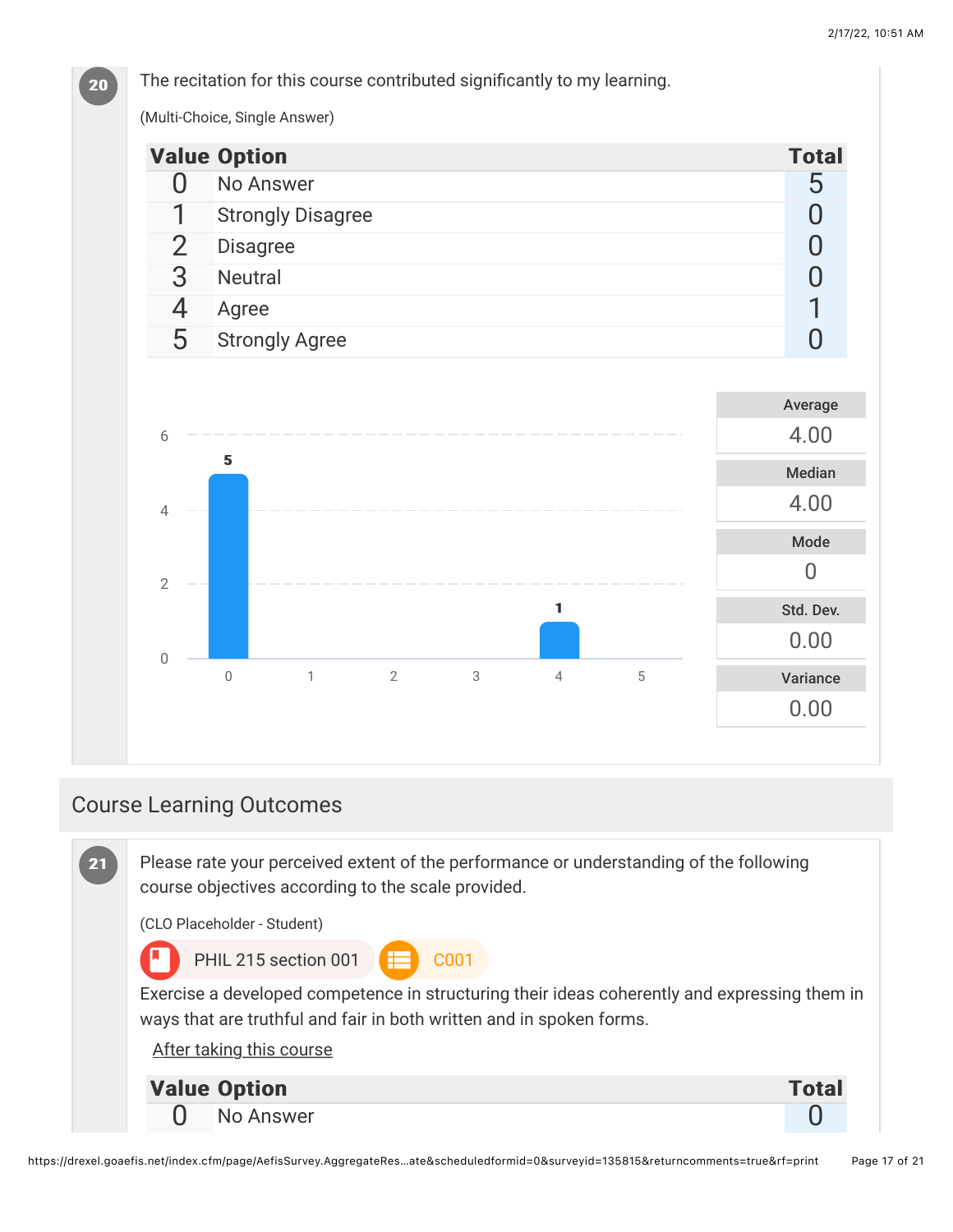

PHIL 215 section 001 **COO2** 

Exercise a developed competence in employing the skills of rational argumentation, reasonable dialogue, and effective debate, particularly with regard to issues such as arise in the literature of Contemporary Philosophy and culture.

After taking this course

|   | <b>Value Option</b> | <b>Total</b> |
|---|---------------------|--------------|
|   | No Answer           |              |
|   | Not at all          |              |
|   | Limited             |              |
| З | Moderate            |              |
|   | <b>Great extent</b> | h            |
| 5 | Very great extent   |              |

Average

4.17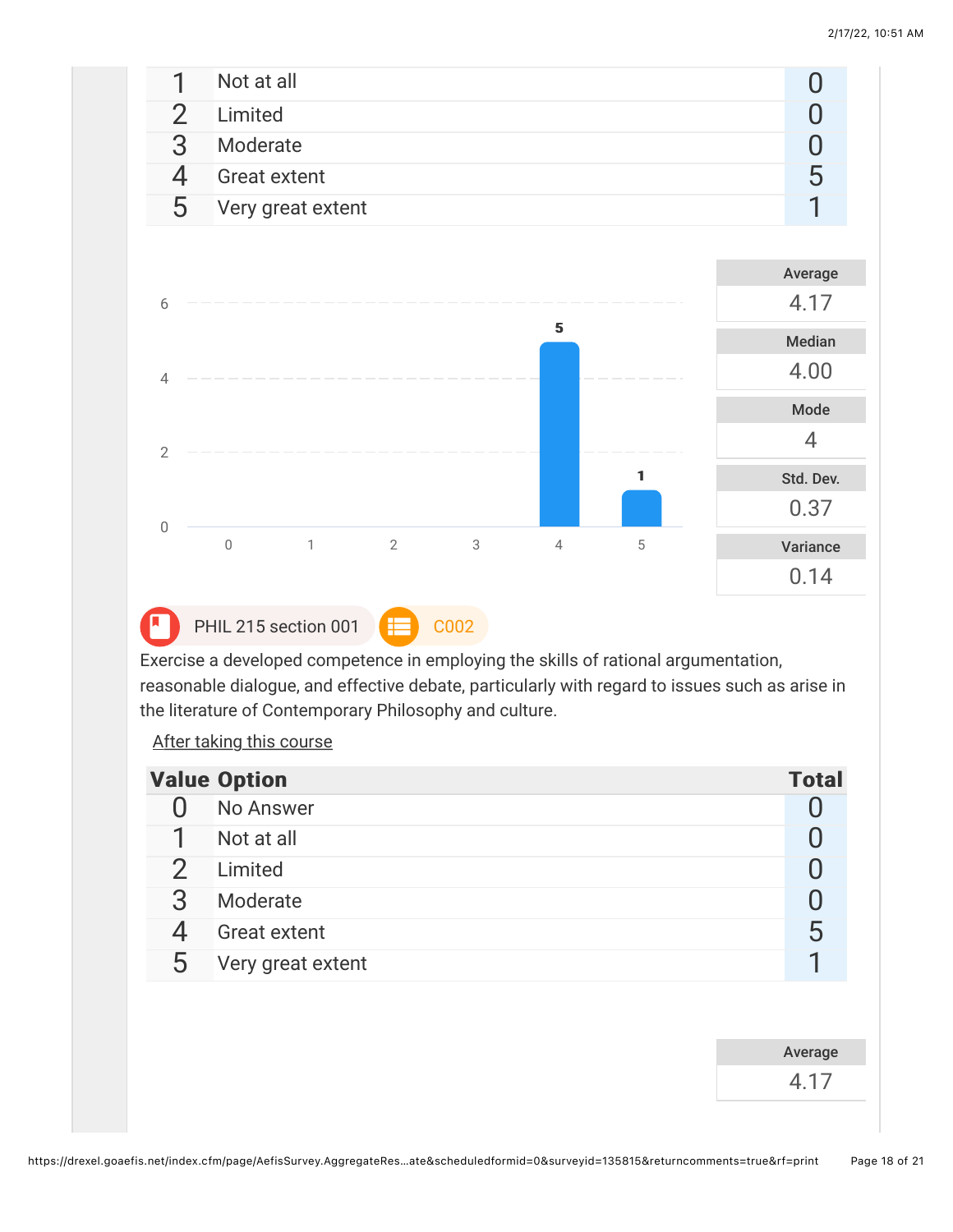

PHIL 215 section 001  $\left| \right|$  C003

Exercise a developed competence in reading and interpreting complex, nuanced texts and responding to them reflectively and critically in both written and spoken forms.

After taking this course

|   | <b>Value Option</b> | <b>Total</b> |
|---|---------------------|--------------|
|   | No Answer           |              |
|   | Not at all          |              |
|   | Limited             |              |
| っ | Moderate            |              |
|   | <b>Great extent</b> |              |
| 5 | Very great extent   |              |

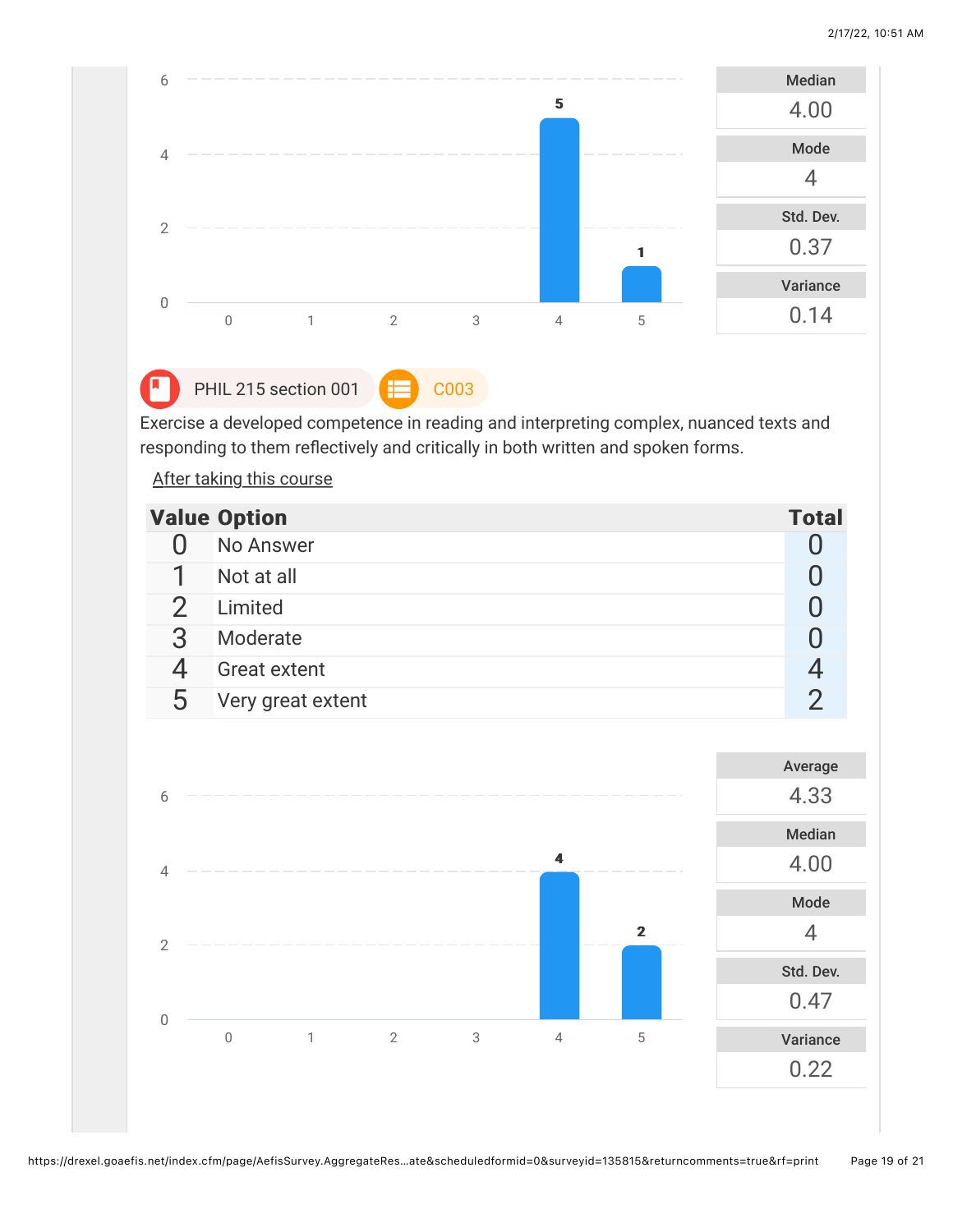

**A** PHIL 215 section 001  $\leftarrow$  C004



Demonstrate a developed understanding of some of the main questions, problems, concepts, and distinctions in Contemporary Philosophy and what research in this area is concerned with and how it is conducted.

After taking this course

|   | <b>Value Option</b> | <b>Total</b> |
|---|---------------------|--------------|
|   | No Answer           |              |
|   | Not at all          |              |
|   | Limited             |              |
|   | Moderate            |              |
|   | <b>Great extent</b> |              |
| 5 | Very great extent   |              |